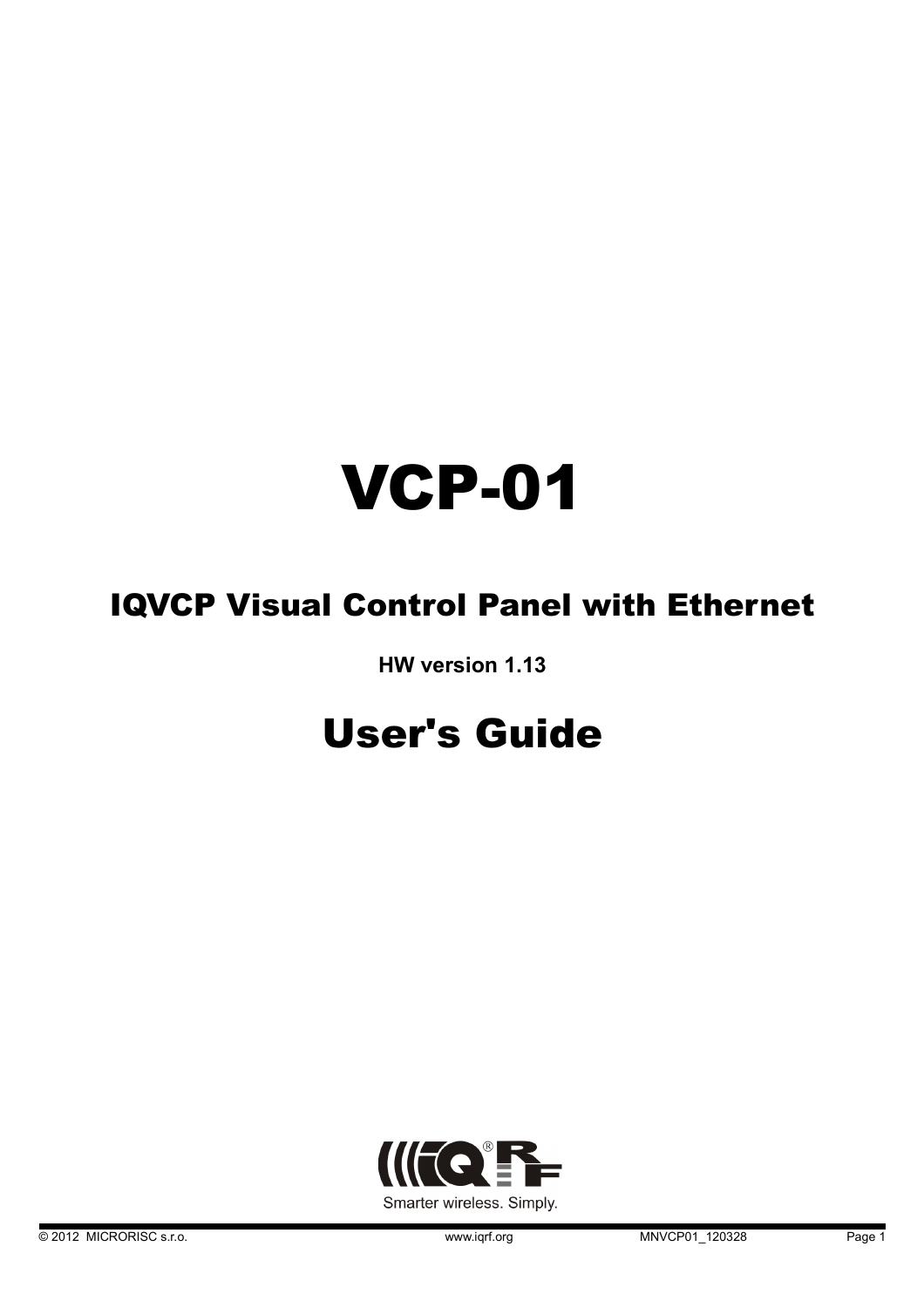

# **Description**

VCP-01 is a visual control panel with touchscreen, Ethernet and wireless connectivity and other features.

It is a generic equipment, i.e. the hardware is fixed and the user can realize specific functionality by software only.

VCP-01 is intended for final production while the DS-VCP-01 should be used for application development.



# **Applications**

- Solutions tailored to user's needs
- Control panel for arbitrary use (not for IQRF only)
- Home automation
- Access control
- Security systems
- Heating systems
- Wireless control panel

# **Key features**

- Display/touchscreen 3.2", 320 x 240 pixels, 65535 colors
- RTCC (real time clock/calendar)
- Main MCU PIC32MX7
- Secondary MCU for power management
- Micro SD card interface
- Ethernet, USB and RS485 interface
- Backup accumulator
- Internal antenna
- Very low power consumption in Sleep mode
- Wall assembly option



# **Block schematics**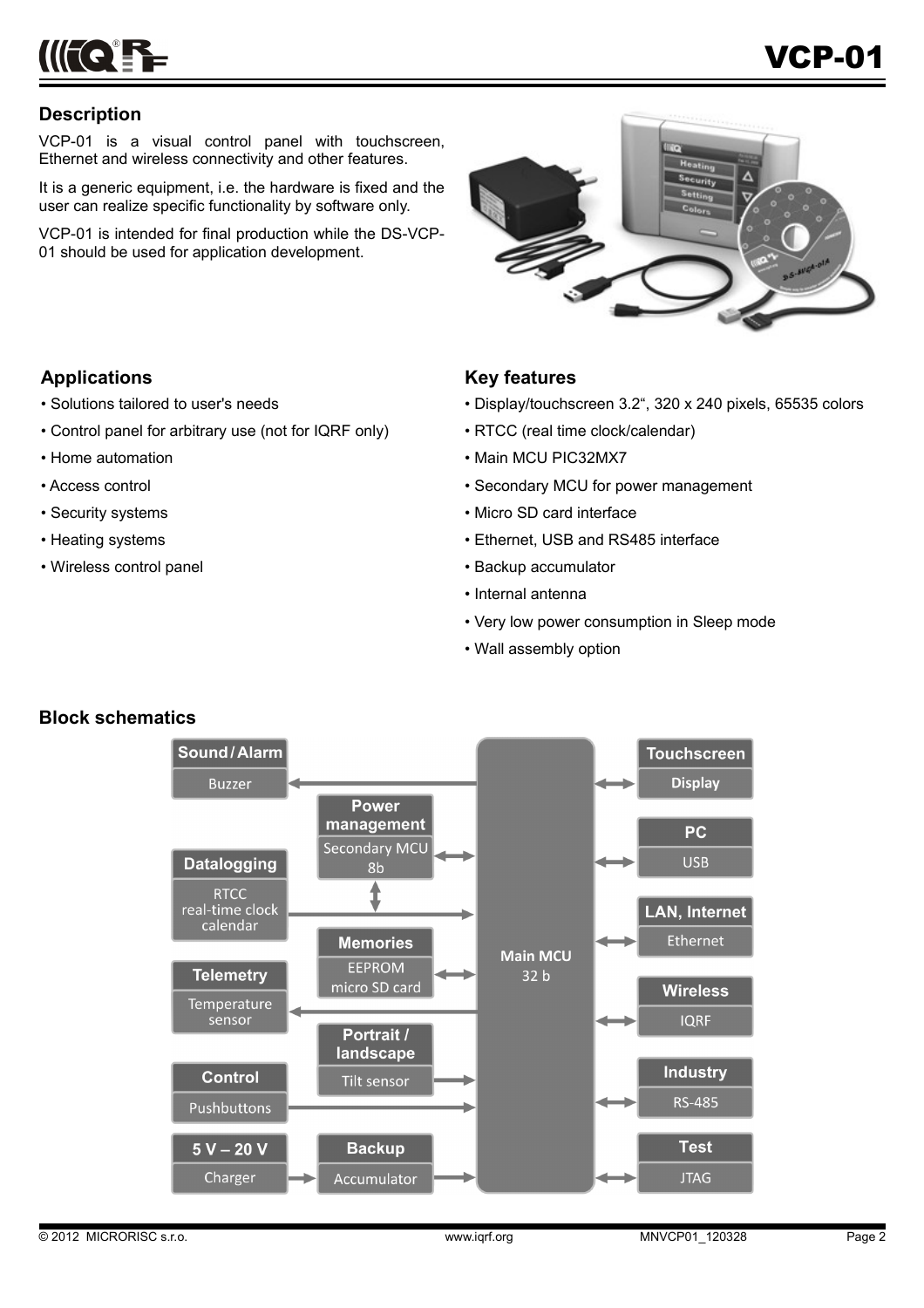# *Device differences*

VCP-01 is a new name of GW-QVGE-01A.

VCP-01 differs from GW-QVGE-01 in the following:

- Secondary MCU implementing Power-down mode (8 µA) and RTCC is added.
- Protection against total discharging of the accumulator is added.
- EMI protection is implemented on I/O SPI pins (for TR module and EEPROM). Thus, max. SPI frequency is limited to 500 kHz.
- User pushbutton is connected to secondary MCU (instead of the primary one).

| <b>Electrical specifications</b>                         | (typical values unless otherwise stated)                        |
|----------------------------------------------------------|-----------------------------------------------------------------|
| Power supply                                             | $7 - 20V$ DC (terminal clamp) / $5.0 \pm 0.35$ V DC (micro USB) |
| Accumulator                                              | LI14500-700-1L, 3.7 V, 700 mAh, Li-Ion, AA                      |
| Display                                                  | DI-QVGA-3.2-03 TFT LCD 3.2", 320 x 240 pixels, 256K colors      |
| Supply current                                           | 160 mA $1$ (display backlight off)                              |
| operational                                              | 180 mA <sup>1</sup> (display backlight on)                      |
| sleep mode                                               | 80 µA to 110 µA <sup>2</sup>                                    |
| power-down mode                                          | $8 \mu A^2$                                                     |
| accumulator charging                                     | 450 mA max.                                                     |
| Temperature range<br>operational<br>accumulator charging | $0^{\circ}$ C to +60 $^{\circ}$ C<br>0 °C to +45 $\degree$ C    |
| Frequency range                                          | 868 MHz or 916 MHz (according to the TR module)                 |
| RF output power                                          | $3.5$ mW                                                        |
| Supported TR modules                                     | TR-52BA (with on-board PCB antenna)                             |
| Temperature sensor accuracy                              | $\pm 0.5$ °C typ., $\pm 3$ °C max.                              |
| <b>Dimensions</b>                                        | 120 mm x 80 mm x 28 mm                                          |
| Display size                                             | 8.1 mm (diagonal)                                               |
| Weight:                                                  | 143 g <sup>3</sup>                                              |

Note 1: This current is increased due to charging in case of external supply (depended on the accumulator state).

**Note 2:** All peripherals shut down.

**Note 3:** Including accumulator and TR module, without micro SD card.

# *Absolute maximum ratings*

Stresses above those values may cause permanent damage to the device. Exposure to maximum rating conditions for extended periods may affect device reliability.

Storage temperature:  $-30 °C$  to +80 °C

Supply voltage (VCC): 20.5 V DC (terminal clamp) / 5.5 V DC (micro USB)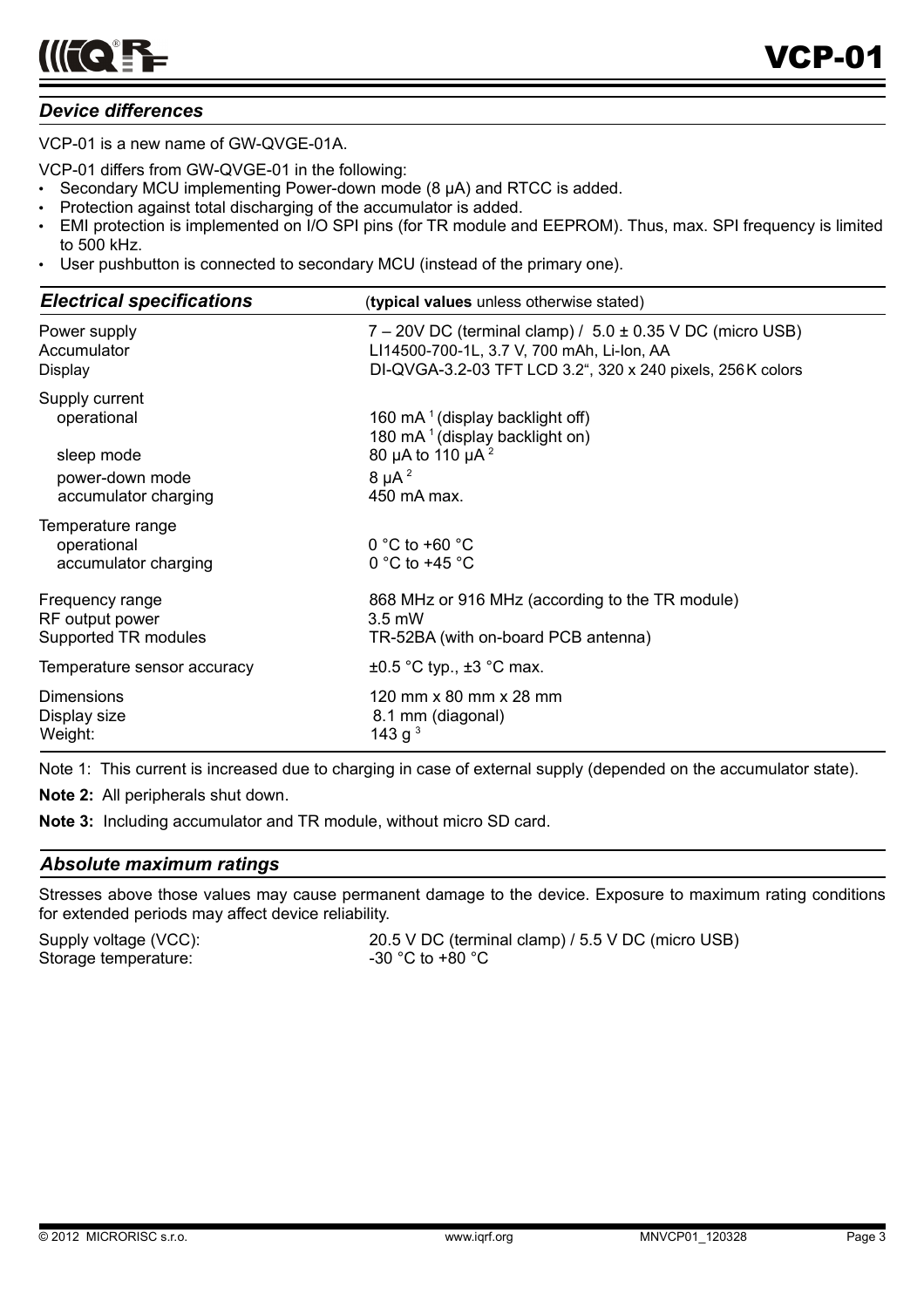

#### *Hardware*

VCP-01 is a generic equipment, i.e. the hardware is fixed and the user can realize specific functionality by software only.

#### **Power supply**

VCP-01 is intended to be supplied by external stabilized 7-20 V DC connected to clamp or 5 V DC to micro USB connector. If both are connected, the internal logic gives priority to the supply from the clamp. Accumulator serves as a backup for external power source and should be charged from it. Input of external power (5V or up to 20V) is configured by jumpers. See DS-VCP-01 User's guide for settings. VCP-01 power is not switched off, deactivation is realized by Sleep or Powerdown mode instead (see below).

#### **MCUs**

VCP-01 is controlled by main 32b microcontroller PIC32MX795F512LPL, up to 80 MHz, 100 pins. For power management the 8b secondary microcontroller PIC12F615MF, 4 MHz, 8 pins is added.

#### **Reset**

VCP-01 reset (initialization/starting-up) can be invoked by the pushbutton on the side of the case or by software. Software has no influence upon the functionality of the pushbutton. However the secondary MCU might disconnect the main MCU from its power source completely and thus preventing of normal functionality of the pushbutton.

#### **Sleep mode**

This is intended for current consumption minimizing, especially in idle or while supplied from the accumulator. It is possible to switch off all functions and peripherals by software. Sleep can be invoked by the program and terminated e.g. by the reset pushbutton.

#### **Power-down mode**

This is intended to further minimize current consumption by disconnecting main MCU completely. It is possible to instruct secondary MCU to cut main MCU from its power source. If the main MCU is disconnected it is possible to connect back main MCU power source by pressing user pushbutton. Then the main MCU is powered up and follows usual reset procedure (initialization/starting-up).

The secondary MCU also periodically checks the battery voltage level and cuts the main MCU from its power source if the voltage level drops below a threshold of 3.45 V. The main MCU power source is connected back once the volatage level rises above the specified threshold.

# **QVGA display**

Display / touchscreen 3.2" diagonal, 320x240 pixels RGB, 262144 colors (graphic library uses 65535 colors only), QVGA TFT LCD, transmissive, with LED backlight and 16b data bus.

Proper display functionality requires a calibration (setting the touch sensors in accordance to display pixels) to compensate variations in parameters due to temperature, tolerance of parts and so on. VCP-01 has the display factory calibrated and this can also be done in application software whenever needed (3x3 touches in places indicated by an arrow). The calibration is stored to the EEPROM.

LED backlight can be switched on/off by the software.

# **EEPROM memory**

Capacity: 64 kb, serial interface SPI (shared with the TR module) 1 000 000 erase/write cycles (typ.).

# **Micro SD interface**

VCP-01 has the SPI interface to standard Flash memory micro SD card. The memory can be put to the standby mode (by the PWR\_SD signal). VCP-01 is delivered without an SD card.

# **RS485 interface**

The RS485 circuitry is supplied directly from external source. Thus, it works with external supply only. Default voltage level is 5 V, alternatively 3.3 V is available on request.

# **Temperature sensor**

Temperature can be measured by external sensor MCP9802 with I2C interface. It is not assembled in standard delivery.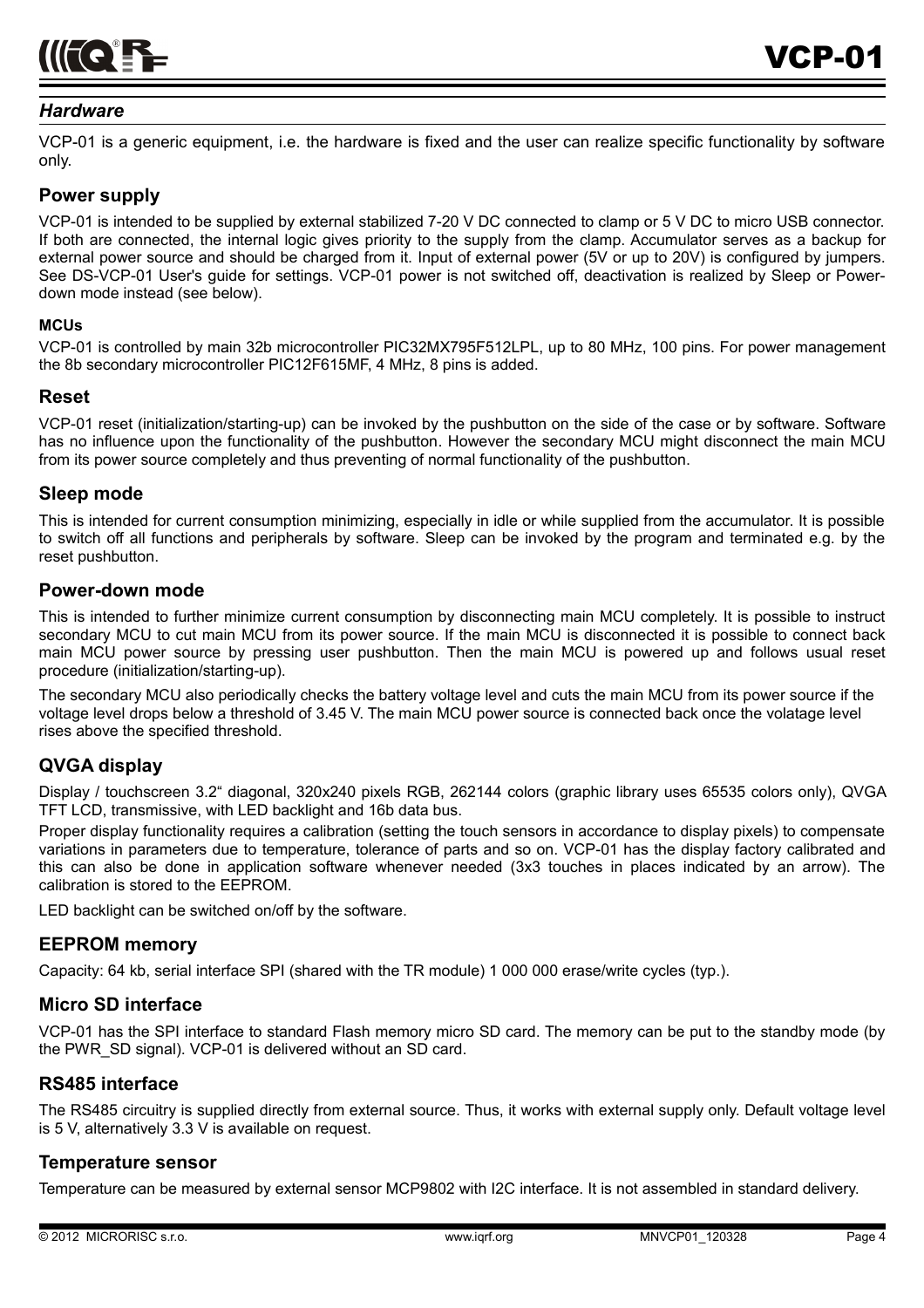

# **Tilt sensor**

3-axis linear accelerometer can be used e.g. for portrait/landscape view switching.

# **User pushbutton**

The pushbutton functionality is fully under the user's control.

# **User LED**

Dual color (red/green) inside the case. It is fully under the user's control, especially intended for service and debug.

# **Beeper**

Beeper can be driven from the PWM module output or by software. The functionality is fully under the user's control.

#### **TR module and antenna**

Wireless IQRF transceiver module in SIM card format with built-in PCB antenna, e.g. TR-52BA. Optional.

# **Ethernet**

The ENC424J600-I/ML Ethernet controller by Microchip is used. The ENC424J600 is stand-alone 10/100 Base-T Ethernet interface controller with integrated MAC & PHY, hardware cryptographic security engines and factory preprogrammed unique MAC address. A 24-Kbyte on-chip RAM buffer is available for TX and RX operations. The ENC424J600 have an industry standard Serial Peripheral Interface .

# **CAN**

Either 5 V level MCP2551 or 3.3 V level SN65HVD231 can be used.

The MCP2551 is a high-speed CAN transceiver, fault-tolerant device that serves as the interface between a CAN protocol controller and the physical bus. The MCP2551 provides differential transmit and receive capability for the CAN protocol controller and is fully compatible with the ISO-11898 standard, including 24V requirements. It will operate at speeds of up to 1 Mb/s.

The SN65HVD231 with sleep mode is intended for use in applications employing the CAN serial communication physical layer in accordance with the ISO 11898 standard. The CAN controlled is designed to provide differential transmit capability to the bus and differential receive capability at speeds up to 1 Mbps.

The CAN circuitry is assembled on request only.

#### **Connections**

| <b>Connection</b>                          | <b>Pins</b>    | <b>Type</b>                                                             |
|--------------------------------------------|----------------|-------------------------------------------------------------------------|
| <b>External power</b>                      | 2              | Micro USB connector or alternatively Clamp connector                    |
| Accumulator                                | 2              | Soldering stripes                                                       |
| TR module                                  | $8 + 1$        | SIM connector + through hole soldering for possible mechanical fixation |
| <b>RS-485</b>                              | $\overline{2}$ | Clamp connector                                                         |
| <b>USB</b>                                 | 5              | Micro USB connector                                                     |
| MCU programming (ICSP) and debugging (ICD) | 5              | Cable connector (assembled in DS-VCP-01 only)                           |
| Micro SD card                              |                | DM3AT-SF-PEJ (Hirose) connector                                         |
| Temperature                                | 5              | Cable connector                                                         |
| Ethernet                                   | 8              | RJ45 Hirose connector                                                   |
| <b>JTAG</b>                                | 6              | Soldering holes                                                         |

The cable to the clamp connector can be connected after breaking the molded cover at the bottom of the case.

#### *Software*

# **Demo application**

Sample programs for the main MCU inside the VCP-01, for TR modules to demonstrate wireless connectivity and PC demo for USB communication are available in the DS-VCP-01 development set. Firmware of the secondary MCU is fixed.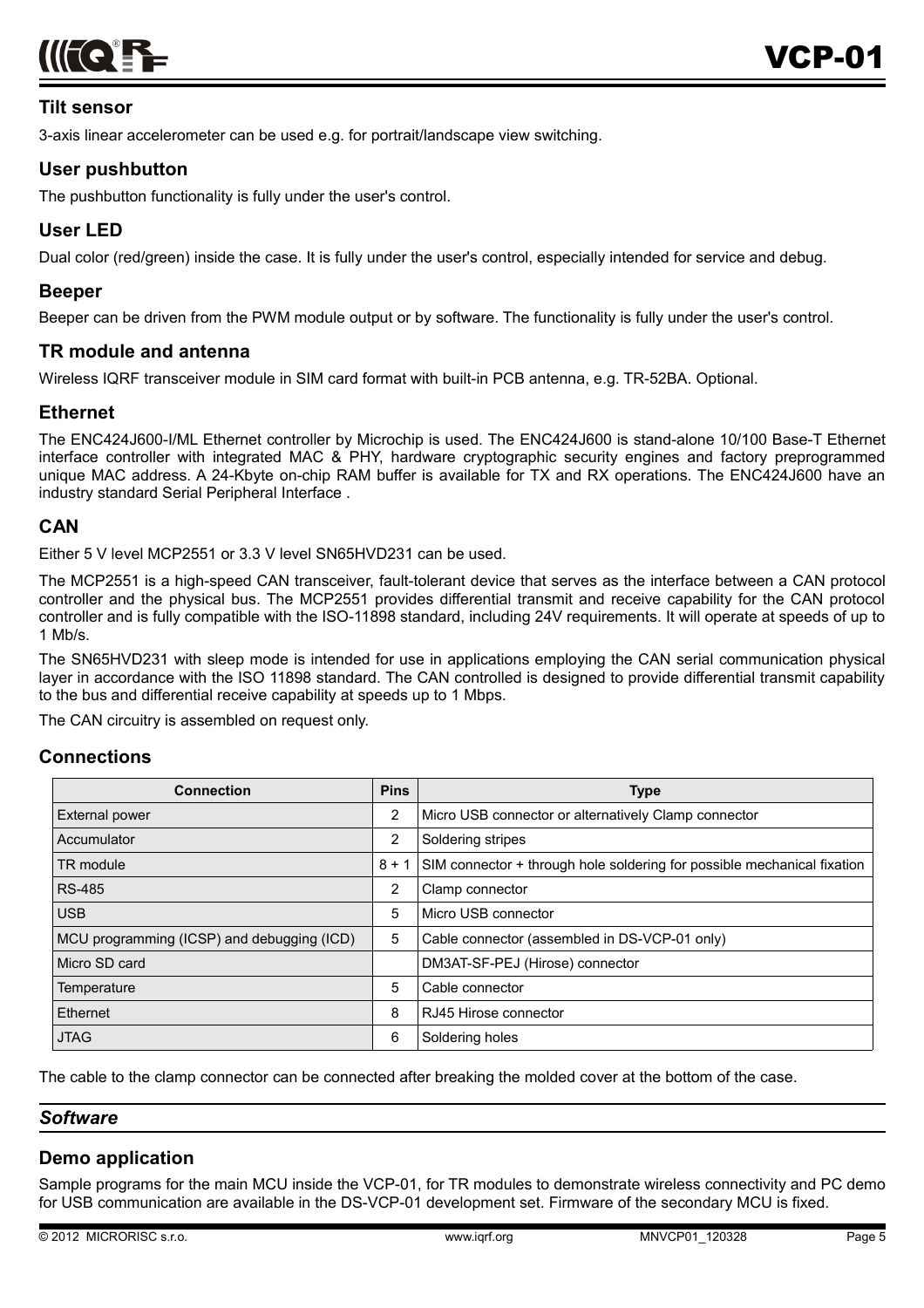

# *Product information*

# **Pack list**

- VCP-01 without CAN circuitry and temperature sensor, with Demo application programmed, in Power-down mode
- No TR module included
- Accumulator (soldered)
- Power source TY-A6-microUSB (5V DC, 500 mA, stabilized, with micro USB connector)

# **Ordering codes**

| $\cdot$ VCP-01    | Visual control panel       |
|-------------------|----------------------------|
| $\cdot$ DS-VCP-01 | Developemnt set for VCP-01 |

# **Recommended options**

| • CAN circuitry     | Assembled on request only                                                   |
|---------------------|-----------------------------------------------------------------------------|
| $\cdot$ TR-52BA     | TR module with integrated antenna (other suitable types are also supported) |
| • Micro SD card     |                                                                             |
| • CABUSBABMICRO-100 | Micro USB cable                                                             |

# **Document history**

| $\cdot$ 120328 | Renamed from GW-QVGE-01A to VCP-01 and from DS-QVGA-03 to DS-VCP-01. |
|----------------|----------------------------------------------------------------------|
|                | Temperature range modified.                                          |
| $\cdot$ 111010 | Device differences added (page 3)                                    |
| $\cdot$ 110916 | First release (for VCP-01 with secondary MCU)                        |